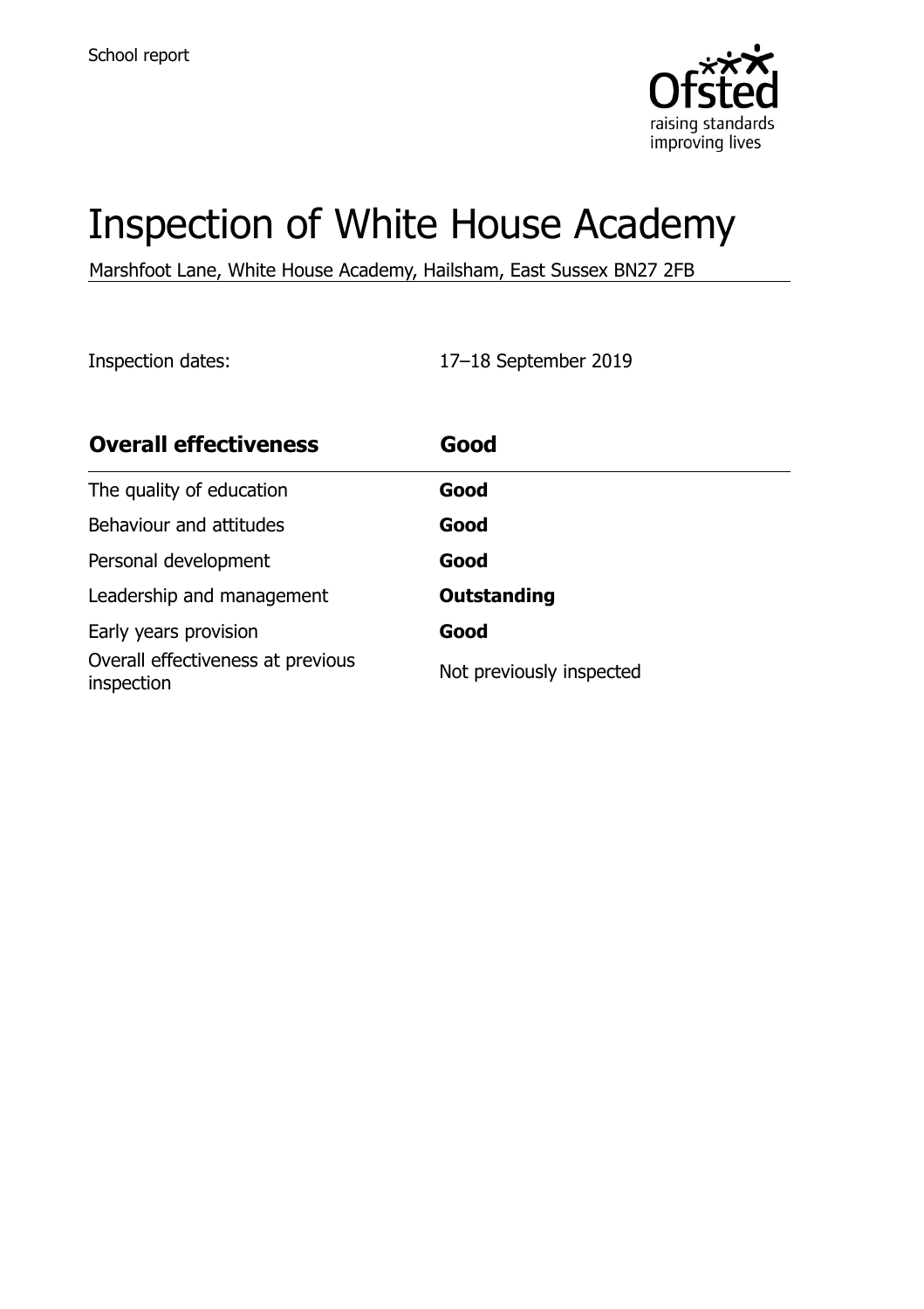

### **What is it like to attend this school?**

The headteacher, senior leaders and STEP Academy Trust have transformed this school in the last two years. Pupils, staff, and parents and carers who were at the school before the trust took over all agree that it is much better now. Leaders have eradicated poor behaviour. The school is now a calm place where pupils come to learn. One pupil explained that teachers have, 'introduced discipline back into our school'.

Pupils are confident, polite and well mannered. Pupils greeted inspectors regularly throughout the inspection with a warm handshake. They are proud of their school. Pupils behave as well at free times as they do in classrooms. Just occasionally, pupils lose concentration in lessons, but teachers are alert to this and help them to refocus.

Pupils trust staff to look after them, to listen to their worries and to step in quickly to stop any rare cases of bullying. This makes the school a happy, safe place for pupils.

Pupils know that their teachers expect them to work hard and do their best. Everyone at the school is determined that each pupil will be able to read fluently and use mathematics confidently. Pupils rise to these expectations, so they achieve well.

#### **What does the school do well and what does it need to do better?**

Senior leaders, staff and the trust are very ambitious for the school. Leaders have introduced a well-designed, well-taught curriculum so pupils learn well. Teachers plan sequences of lessons that enable pupils to build their knowledge and skills securely. This is true for all subjects in the curriculum. Staff receive thorough training. They have a detailed knowledge of the subjects they teach, and also how pupils learn. Several staff are undertaking postgraduate qualifications, such as Master's degrees.

Senior leaders place a very high value on good conduct. Teachers expect pupils to listen carefully and always to be ready to answer questions. Pupils are attentive and take learning seriously. Pupils have responded well to the many changes that senior leaders have brought in. Pupils try their best and do well. As a result, achievement is rising, including for pupils with special educational needs and/or disabilities (SEND). Teachers intervene quickly with extra help and support if pupils with SEND start to struggle.

Reading sits at the heart of the school's work. Leaders make sure that teachers help all pupils to become fluent readers. From the first day that children start in Reception, they start to learn to read using phonics. Teachers are clear about what children will learn and when they will learn it. They check that children have understood before moving on. Any pupils who struggle receive help to catch up. The teaching of phonics continues throughout the school. Pupils become fluent,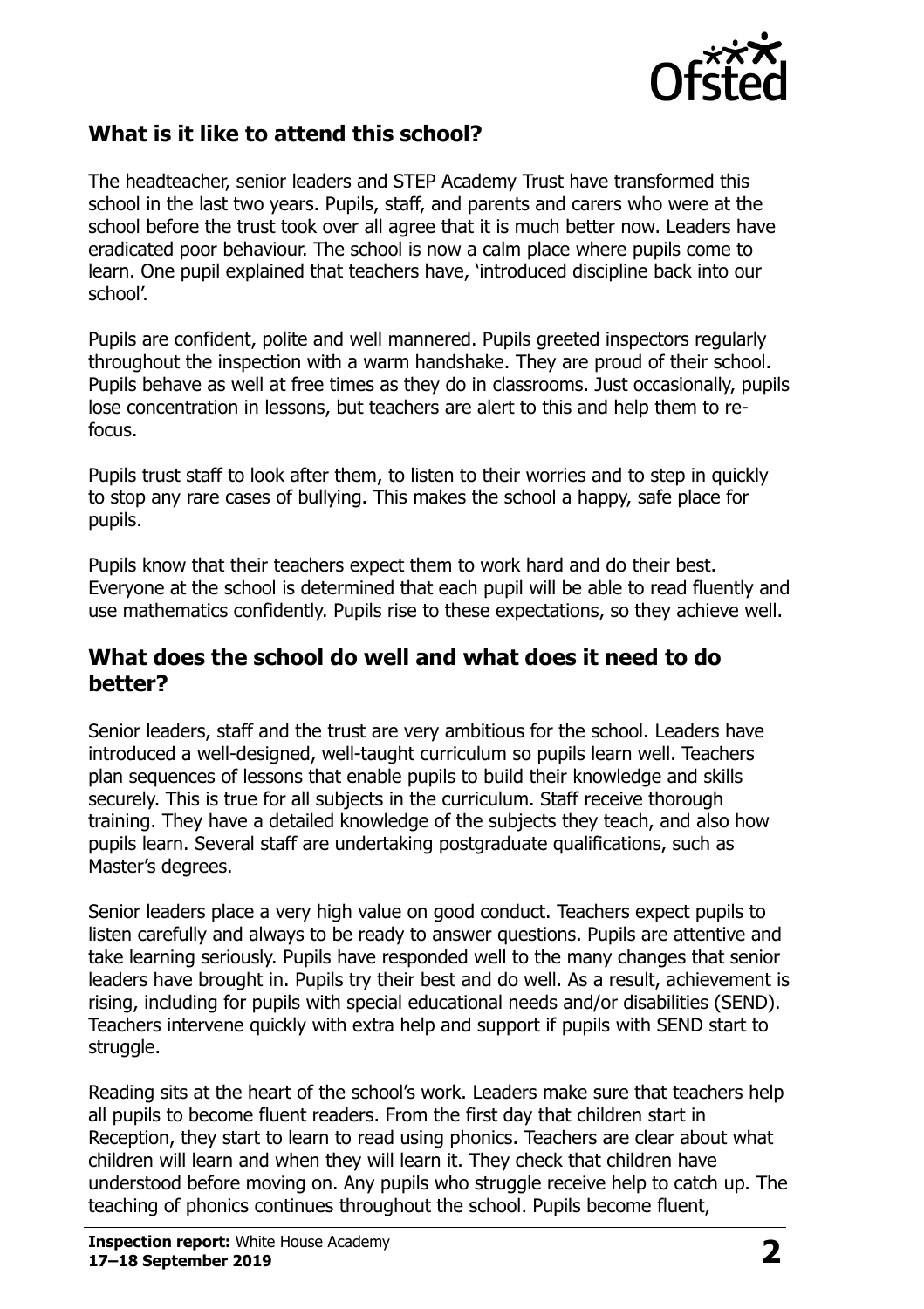

confident readers.

Teachers use the same approach to learning in mathematics. They introduce new learning one idea at a time. Pupils have time to go back and practise their previous learning. Pupils remember number facts and recall them quickly, so they develop fluency and accuracy in mathematics. However, they do not have enough opportunities to apply their learning in real-life situations.

Teachers use an exciting range of books that open a window on the world, past and present. Pupils read simplified versions of classic texts such as 'The Iliad' and 'Macbeth'. These provide a springboard into learning across the curriculum. Teachers sequence lessons well, so that pupils build on previous learning. Teachers check regularly to make sure that pupils have remembered what has been taught. Pupils talked eagerly about heroes such as Achilles and Ajax that they had remembered from learning about the Trojan War last year

All staff are determined that pupils will develop strong character so that they will become good citizens. Older pupils are keen to join the school's parliament. Members are proud of what they achieved last year and look forward to doing more this year. The school has various clubs that pupils enjoy and that enrich their learning.

In early years, children learn well across all areas and grow in knowledge and skills. Staff find out what children know and can do before planning activities to help them take the next steps in their learning. Many more children reach a good level of development as a result of improvements in the curriculum since the academy trust took over. Children had only been in school for two days at the start of the inspection and had settled quickly. They respond well to the clear routines, and learn happily together, cooperating and sharing well.

#### **Safeguarding**

The arrangements for safeguarding are effective.

Everyone puts pupils' needs first. All policies and procedures are geared to making sure that pupils are safe. Record keeping is meticulous. Staff receive regular training and updates so all are well equipped to take care of pupils.

Senior leaders set a strong example for others to follow. They carry out regular checks on all aspects of the school's safeguarding arrangements. For example, they check first-aid records regularly, looking for patterns of repeated injuries. Leaders follow up any concerns carefully. Other staff follow their example and are quick to notice and report any worries about pupils' welfare.

# **What does the school need to do to improve?**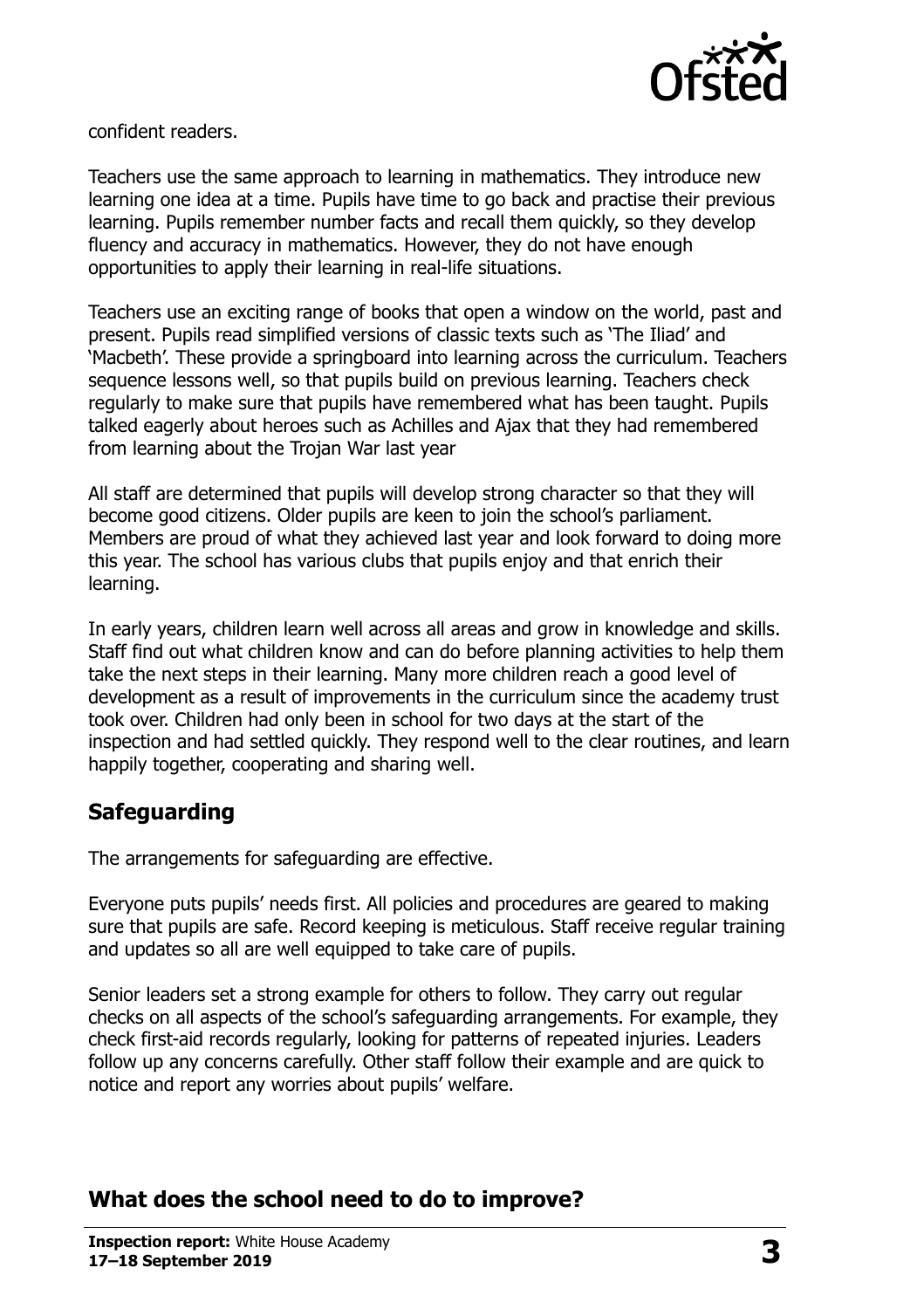

# **(Information for the school and appropriate authority)**

- **Pupils learn well in school and are making good progress through the curriculum.** Outcomes are rising across the school. However, in recent years, too few pupils have achieved the expected standards in reading, writing and mathematics at the end of key stage 2. This is because of a legacy of weak teaching in the years before the trust took over. Leaders should ensure that the many improvements in the curriculum result in pupils achieving high outcomes across the school.
- The curriculum enables pupils to learn well in mathematics. Pupils develop accuracy and fluency in arithmetic. They have opportunities to solve word problems. However, pupils would benefit from more opportunities to apply their learning to solve real-life problems and to use mathematical reasoning.

#### **How can I feed back my views?**

You can use [Ofsted Parent View](http://parentview.ofsted.gov.uk/) to give Ofsted your opinion on your child's school, or to find out what other parents and carers think. We use Ofsted Parent View information when deciding which schools to inspect, when to inspect them and as part of their inspection.

The Department for Education has further quidance on how to complain about a school.

If you're not happy with the inspection or the report, you can [complain to Ofsted.](http://www.gov.uk/complain-ofsted-report)

#### **Further information**

You can search for [published performance information](http://www.compare-school-performance.service.gov.uk/) about the school.

In the report, '[disadvantaged pupils](http://www.gov.uk/guidance/pupil-premium-information-for-schools-and-alternative-provision-settings)' refers to those pupils who attract government pupil premium funding: pupils claiming free school meals at any point in the last six years and pupils in care or who left care through adoption or another formal route.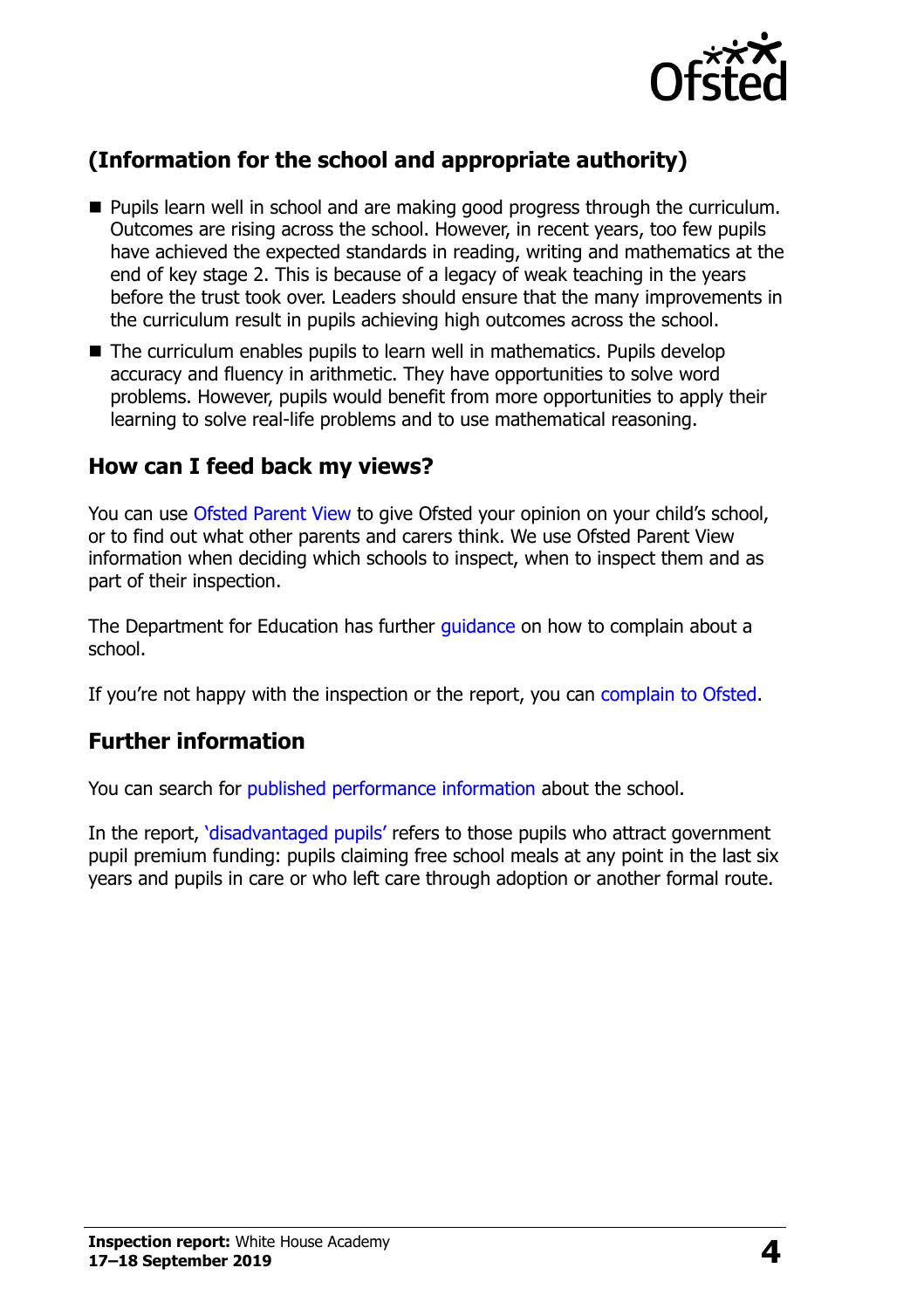

## **School details**

| Unique reference number             | 145015                     |
|-------------------------------------|----------------------------|
| <b>Local authority</b>              | <b>East Sussex</b>         |
| <b>Inspection number</b>            | 10111105                   |
| <b>Type of school</b>               | Primary                    |
| <b>School category</b>              | Academy sponsor-led        |
| Age range of pupils                 | 4 to 11                    |
| <b>Gender of pupils</b>             | Mixed                      |
| Number of pupils on the school roll | 171                        |
| <b>Appropriate authority</b>        | Board of trustees          |
| <b>Chair of trust</b>               | Isabelle Dennigan          |
| <b>Executive headteacher</b>        | <b>Tim Mills</b>           |
| <b>Headteacher</b>                  | Alun Evans                 |
| Website                             | www.whitehouse-academy.org |
| Date of previous inspection         | Not previously inspected   |

# **Information about this school**

■ The school has been part of STEP Academy Trust since 2017, when it was rebrokered from another multi-academy trust. The predecessor school was last inspected in June 2013 and judged to be inadequate for the second time.

# **Information about this inspection**

We carried out this inspection under section 5 of the Education Act 2005.

- We met with the headteacher throughout the inspection. Our discussions included: leaders' evaluation of the school's strengths and areas for improvement; the design and implementation of the curriculum and how well it enables pupils to achieve; the behaviour of pupils; and rates of attendance at the school.
- I met with three representatives of the trust and spoke to one of the trustees on the telephone.
- We considered reading, mathematics, geography and physical education in some detail. We carried out linked activities to gather evidence about how well the curriculum enables pupils to gain knowledge and skills. These included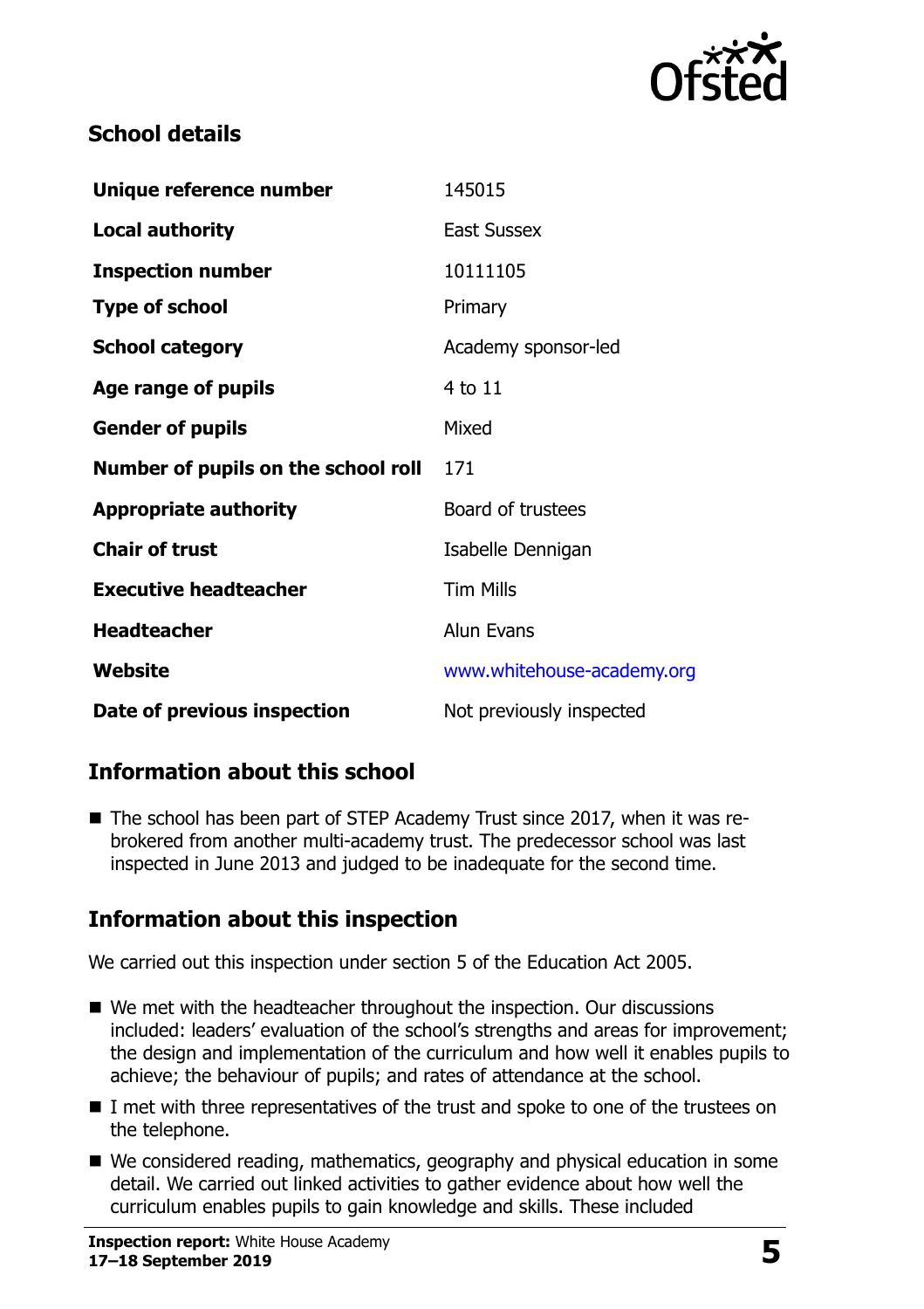

discussions and meetings with senior leaders and, where applicable, the leaders of each of these subjects. Meetings were held with the special educational needs coordinator and the leader of early years.

- We visited lessons in different year groups, including Reception. Senior leaders joined in these lesson visits. We also spoke to pupils and teachers from these lessons. Where possible, we looked at the work of these pupils. I also listened to several pupils read.
- Several documents were considered as part of the inspection. These included the records and analysis of behaviour incidents and the school's development plans. Inspectors took into account 20 responses to Ofsted's Parent View survey, together with nine written responses. There was one response to the staff survey and none to the pupil survey.
- We carried out a range of activities to understand how well pupils are kept safe in the school. I had a meeting with the headteacher and looked at records relating to various aspects of safeguarding. This included looking at the record of the checks carried out on people who work in the school. We spoke to pupils, parents and staff throughout the inspection to consider their views and understanding of safeguarding.

#### **Inspection team**

Bruce Waelend, lead inspector **Ofsted Inspector** 

Lesley Corbett **Contract Contract Contract Contract Contract Contract Contract Contract Contract Contract Contract Contract Contract Contract Contract Contract Contract Contract Contract Contract Contract Contract Contract**